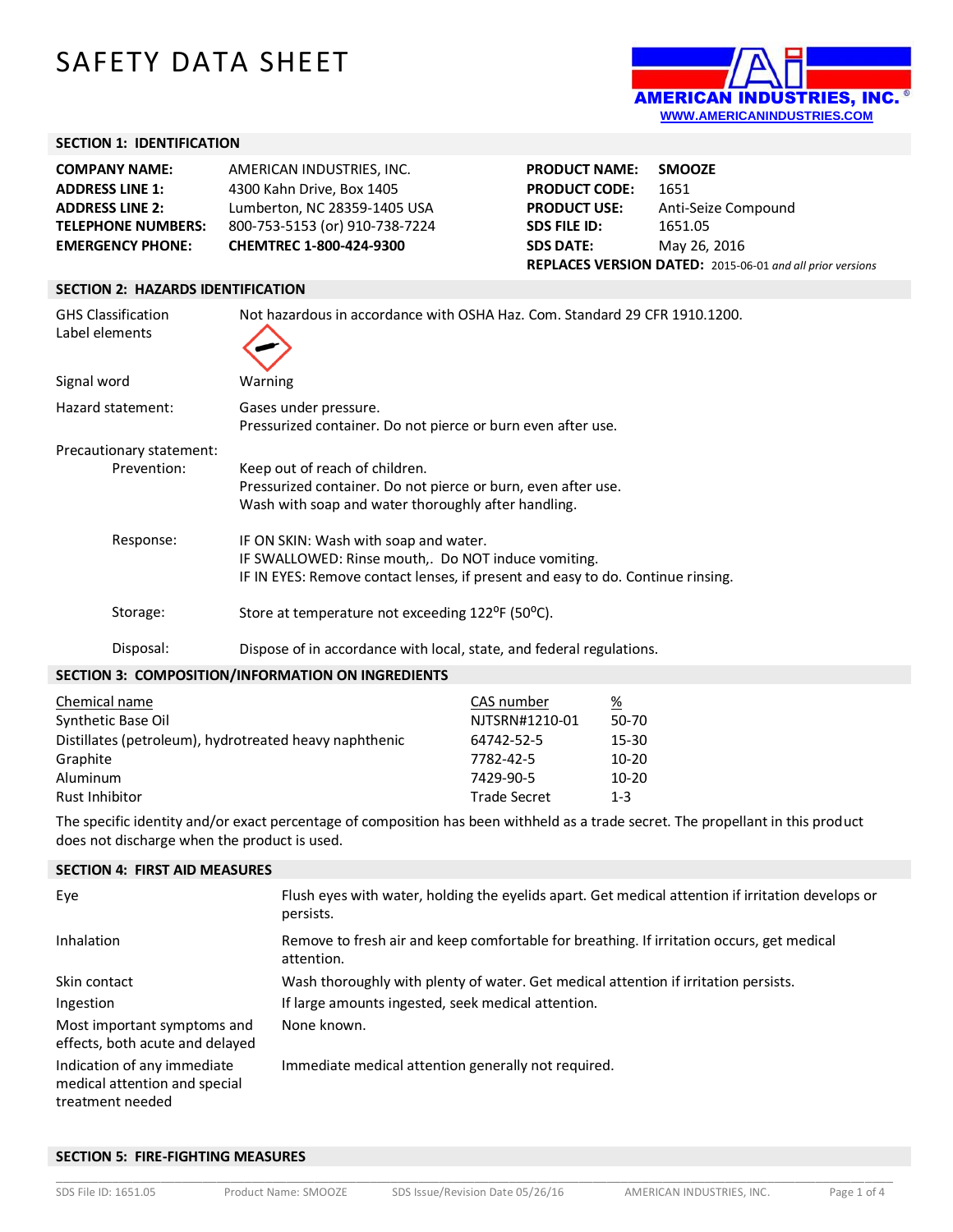| Suitable extinguishing media                     | Use water spray or fog, foam, Carbon dioxide (CO2), or dry chemical.                                                                                                                                                                                                                                                                                                                                                                                  |
|--------------------------------------------------|-------------------------------------------------------------------------------------------------------------------------------------------------------------------------------------------------------------------------------------------------------------------------------------------------------------------------------------------------------------------------------------------------------------------------------------------------------|
| Specific hazards                                 | This compound will not burn unless it is pre-heated. Water fog may be used to cool the containers<br>but do not spray directly into large containers of burning liquids as frothing may occur. Dense<br>smoke and noxious or toxic fumes may be generated in a fire. The thermal decomposition<br>products are highly dependent upon the combustion conditions. Noxious or toxic fumes may be<br>generated, some of which may be toxic or irritating. |
| Special protective equipment for<br>firefighters | Wear NIOSH approved positive pressure, self-contained breathing apparatus and full protective<br>clothing. Cool fire exposed containers with water.                                                                                                                                                                                                                                                                                                   |

# **SECTION 6: ACCIDENTAL RELEASE MEASURES**

| Personal precautions, protective<br>equipment, emergency<br>procedures | Wear appropriate personal protective equipment. Use caution: slip hazard.                                                                                                                                                                   |
|------------------------------------------------------------------------|---------------------------------------------------------------------------------------------------------------------------------------------------------------------------------------------------------------------------------------------|
| Environmental precautions                                              | Report spills and releases as required to appropriate authorities.                                                                                                                                                                          |
| Methods and materials for<br>containment and cleaning up               | Because of its viscous nature, this product is not expected to leak or spill Collect liquid spill with<br>an inert absorbent material and place in a suitable closed container for disposal. Clean area<br>thoroughly with mineral spirits. |
| CECTION 7. UANDURIC AND CTODACE                                        |                                                                                                                                                                                                                                             |

#### **SECTION 7: HANDLING AND STORAGE**

| Advice on safe handling     | Avoid contact with eyes. Avoid prolonged skin contact. Do not transfer to unlabeled containers.<br>Do not puncture or incinerate empty containers. |
|-----------------------------|----------------------------------------------------------------------------------------------------------------------------------------------------|
| Conditions for safe storage | Store away from extreme heat and open flames. Store away from oxidizers.                                                                           |

# **SECTION 8: EXPOSURE CONTROLS/PERSONAL PROTECTION**

| Appearance                                                | Aluminum colored paste                                                                                                                                                                                                                                                                                                                                                                |
|-----------------------------------------------------------|---------------------------------------------------------------------------------------------------------------------------------------------------------------------------------------------------------------------------------------------------------------------------------------------------------------------------------------------------------------------------------------|
| <b>SECTION 9: PHYSICAL AND CHEMICAL PROPERTIES</b>        |                                                                                                                                                                                                                                                                                                                                                                                       |
| Skin protection                                           | Impervious gloves such as rubber or nitrile recommended where needed to avoid prolonged skin<br>contact.                                                                                                                                                                                                                                                                              |
| Eye protection                                            | Safety goggles or goggles recommended where needed to avoid eye contact.                                                                                                                                                                                                                                                                                                              |
| Respiratory protection                                    | In operations where the occupational exposure limits are exceeded, a NIOSH approved respirator<br>with organic vapor/particulate cartridges or supplied air respirator appropriate for the form and<br>concentration of the contaminants should be used. Selection and use of respiratory equipment<br>must be in accordance with OSHA 1910.134 and good industrial hygiene practice. |
| <b>Individual Protection Measures:</b>                    |                                                                                                                                                                                                                                                                                                                                                                                       |
| Appropriate Engineering<br>Controls                       | Use with adequate general or local exhaust ventilation to maintain exposure levels below the<br>exposure limits. If the product is used at high temperatures, local exhaust ventilation may be<br>required.                                                                                                                                                                           |
| Rust inhibitor                                            | None Established.                                                                                                                                                                                                                                                                                                                                                                     |
| Aluminum                                                  | 1 mg/m3 TWA ACGIH TLV (respirable)<br>15 mg/3 TWA OSHA PEL (total dust)<br>5 mg/m3 TWA OSHA PEL (respirable fraction)                                                                                                                                                                                                                                                                 |
| Graphite                                                  | 2 mg/m3 TWA ACGIH TLV (respirable)<br>15 mg/m3 TWA OSHA PEL (total dust)<br>5 mg/m3 TWA OSHA PEL (respirable fraction)                                                                                                                                                                                                                                                                |
| Distillates (petroleum),<br>hydrotreated heavy naphthenic | 5 mg/m3 TWA ACGIH TLV (inhalable)<br>5 mg/m3 TWA OSHA PEL                                                                                                                                                                                                                                                                                                                             |
| Chemical Name<br>Synthetic Base Oil                       | <b>Exposure Limits</b><br>5mg/m3 TWA ACGIH TLV (inhalable)<br>5 mg/m3 TWA OSHA PEL                                                                                                                                                                                                                                                                                                    |

| Appearance     | AIUIIIIIIIIIIIII COIVICU M |
|----------------|----------------------------|
| Odor           | Slight odor                |
| Odor threshold | Not established            |
| рH             | Not available              |
|                |                            |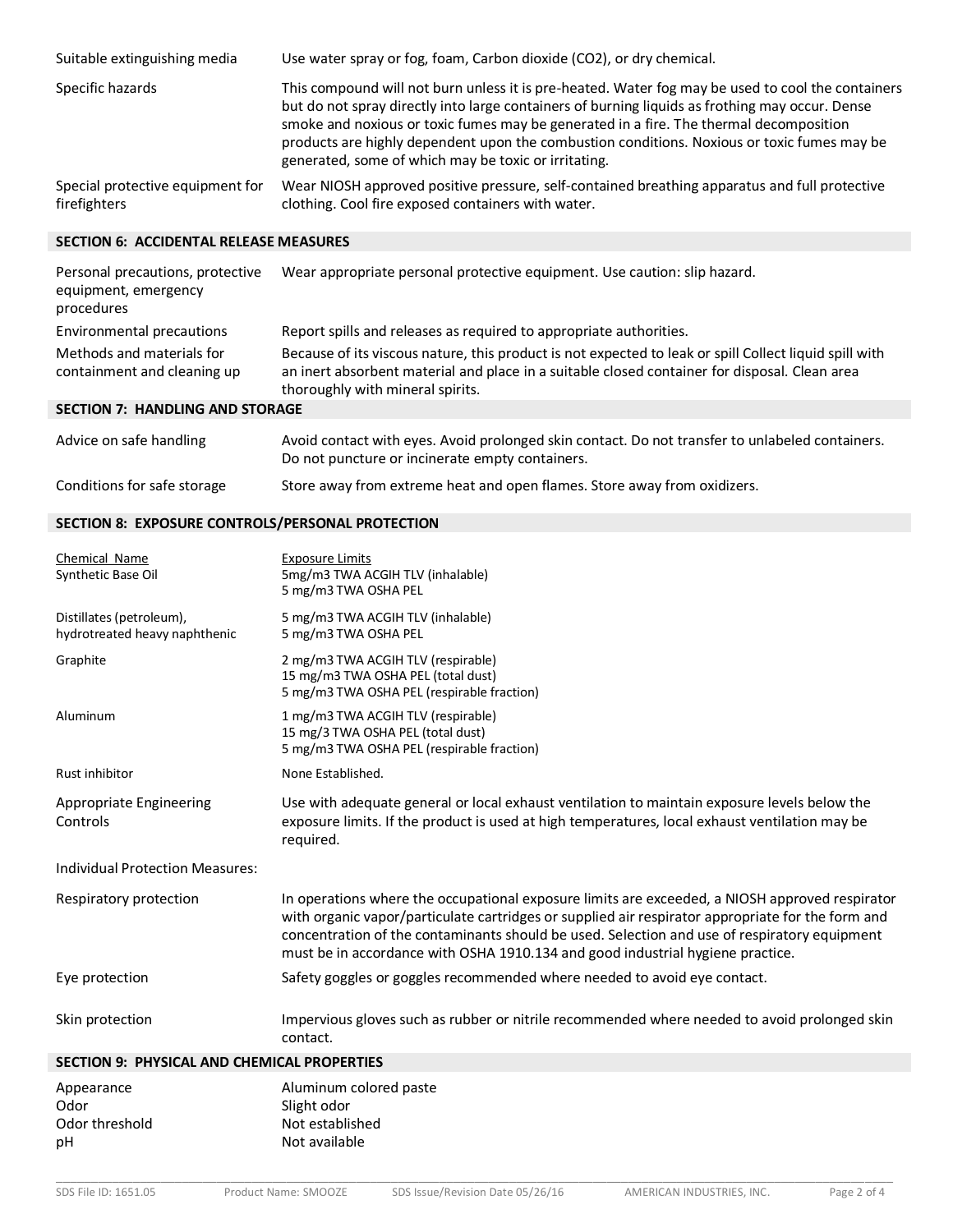| Melting point/freezing point<br>Boiling point<br>Flash point<br>Evaporation rate<br>Upper/Lower explosion limits<br>Vapor pressure<br>Vapor density (air=1)<br>Specific gravity<br>Solubility in water<br>Partition coefficient:<br>Auto-ignition temperature<br>Decomposition temperature<br>Viscosity<br>Explosion properties | Not available<br>>500°F (>260°C)<br>> 350°F (>177°C)<br>Not available<br>Not established<br>Not established<br>Not available<br>1.05<br>Not soluble<br>Not available<br>Not available<br>Not available<br>Not available<br>None |
|---------------------------------------------------------------------------------------------------------------------------------------------------------------------------------------------------------------------------------------------------------------------------------------------------------------------------------|---------------------------------------------------------------------------------------------------------------------------------------------------------------------------------------------------------------------------------|
| Oxidizing properties                                                                                                                                                                                                                                                                                                            | Not oxidizing                                                                                                                                                                                                                   |
| Aerosol fire protection level                                                                                                                                                                                                                                                                                                   | Not applicable                                                                                                                                                                                                                  |
| Flammability (solid, gas)                                                                                                                                                                                                                                                                                                       | Not available                                                                                                                                                                                                                   |
| CECTICAL 40 CTADU ITV AND BEACTIVE VI                                                                                                                                                                                                                                                                                           |                                                                                                                                                                                                                                 |

#### **SECTION 10: STABILITY AND REACTIVITY**

| Reactivity                                                    | Not reactive under normal conditions of use.                                                                                                                                                                              |
|---------------------------------------------------------------|---------------------------------------------------------------------------------------------------------------------------------------------------------------------------------------------------------------------------|
| Chemical stability                                            | Stable under normal storage and handling conditions                                                                                                                                                                       |
| Possibility of hazardous<br>reactions<br>Conditions to avoid  | None known<br>Use with strong oxidizing chemicals such as concentrated acids.                                                                                                                                             |
| Incompatible materials<br>Hazardous decomposition<br>products | Avoid strong oxidizing agents and acids.<br>The thermal decomposition products are highly dependent upon the combustion conditions.<br>Noxious or toxic fumes may be generated, some of which may be toxic or irritating. |

# **SECTION 11: TOXICOLOGICAL INFORMATION**

| Potential health effects:                                 |                                                                                                                                                                                                               |                                                                                   |                              |  |
|-----------------------------------------------------------|---------------------------------------------------------------------------------------------------------------------------------------------------------------------------------------------------------------|-----------------------------------------------------------------------------------|------------------------------|--|
| Eye                                                       | May cause mild irritation.                                                                                                                                                                                    |                                                                                   |                              |  |
| Skin                                                      | Prolonged contact may cause irritation and drying of the skin.                                                                                                                                                |                                                                                   |                              |  |
| Inhalation                                                | No adverse effects expected at ambient temperatures. Inhalation of vapors and fumes from<br>thermal decomposition may cause respiratory irritation and metal fume fever with symptoms of<br>fever and chills. |                                                                                   |                              |  |
| Ingestion                                                 |                                                                                                                                                                                                               | Swallowing may cause gastrointestinal irritation, nausea, vomiting, diarrhea.     |                              |  |
| <b>Chronic Hazards</b>                                    |                                                                                                                                                                                                               | Prolonged inhalation of thermal decomposition products may result in lung damage. |                              |  |
| Carcinogen Status<br><b>Acute Toxicity Values</b>         | None of the components of this product are listed as carcinogens by IARC, NTP, or OSHA.                                                                                                                       |                                                                                   |                              |  |
| Components                                                | Oral                                                                                                                                                                                                          | Inhalation                                                                        | Dermal                       |  |
| Graphite                                                  | LD50 rat>2000 mg/kg                                                                                                                                                                                           | LC50 rat>2mg/L                                                                    |                              |  |
| Distillates (petroleum),<br>hydrotreated heavy naphthenic | LD50 rat: $> 5,000$ mg/kg                                                                                                                                                                                     | LC50 rat: $2.18$ mg/L                                                             | LD50 rabbit: $> 2,000$ mg/kg |  |
| Aluminum                                                  | LD50 rat: $> 15,900$ mg/kg                                                                                                                                                                                    | LC50 rat: $> 0.888$ mg/L                                                          |                              |  |
| <b>SECTION 12: ECOLOGICAL INFORMATION</b>                 |                                                                                                                                                                                                               |                                                                                   |                              |  |
| Ecotoxicity                                               | Graphite: Danio rerio LC50 > 100 mg/L/96hr<br>Aluminum: Lepomis cyanellus NOEC > 50mg/L/96hr<br>Distillates (petroleum), hydrotreated heavy naphthenic: Pimephales promelas LL50> 100<br>mg/L/96hr.           |                                                                                   |                              |  |
| Persistence and degradability                             | No data available.                                                                                                                                                                                            |                                                                                   |                              |  |
| Bioaccumulative potential                                 | No data available.                                                                                                                                                                                            |                                                                                   |                              |  |
| Soil mobility                                             | No data available.                                                                                                                                                                                            |                                                                                   |                              |  |
| Other adverse effects                                     | None known.                                                                                                                                                                                                   |                                                                                   |                              |  |
| CECTION 12. DICDOCAL CONCIDED ATIONS                      |                                                                                                                                                                                                               |                                                                                   |                              |  |

#### **SECTION 13: DISPOSAL CONSIDERATIONS**